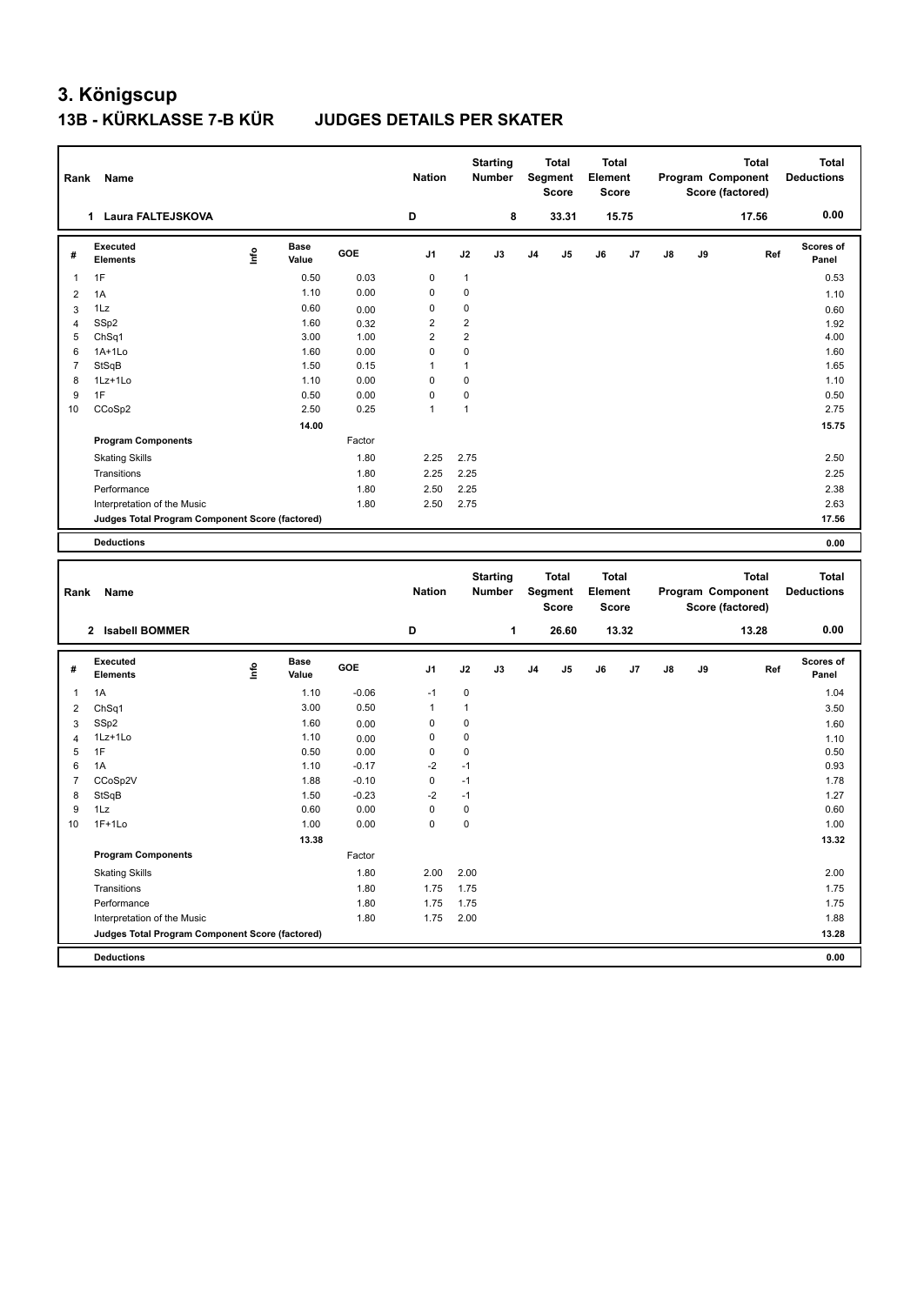| Rank           | Name                                            |      |                      |         | <b>Nation</b>  |             | <b>Starting</b><br><b>Number</b> |                | <b>Total</b><br>Segment<br><b>Score</b> | <b>Total</b><br>Element<br><b>Score</b> |       |               |    | <b>Total</b><br>Program Component<br>Score (factored) | Total<br><b>Deductions</b> |
|----------------|-------------------------------------------------|------|----------------------|---------|----------------|-------------|----------------------------------|----------------|-----------------------------------------|-----------------------------------------|-------|---------------|----|-------------------------------------------------------|----------------------------|
|                | <b>Selina PATTIS</b><br>3                       |      |                      |         | D              |             | $\mathbf{2}$                     |                | 26.04                                   |                                         | 12.57 |               |    | 13.97                                                 | $-0.50$                    |
| #              | Executed<br><b>Elements</b>                     | lnfo | <b>Base</b><br>Value | GOE     | J <sub>1</sub> | J2          | J3                               | J <sub>4</sub> | J5                                      | J6                                      | J7    | $\mathsf{J}8$ | J9 | Ref                                                   | <b>Scores of</b><br>Panel  |
| $\overline{1}$ | 1Lo                                             |      | 0.50                 | 0.00    | $\mathbf 0$    | $\mathbf 0$ |                                  |                |                                         |                                         |       |               |    |                                                       | 0.50                       |
| 2              | $1A+1T$                                         |      | 1.50                 | $-0.11$ | $-1$           | $-1$        |                                  |                |                                         |                                         |       |               |    |                                                       | 1.39                       |
| 3              | CCoSp3                                          |      | 3.00                 | $-0.30$ | $-1$           | $-1$        |                                  |                |                                         |                                         |       |               |    |                                                       | 2.70                       |
| $\overline{4}$ | 1Lz                                             |      | 0.60                 | $-0.03$ | $-1$           | $\mathbf 0$ |                                  |                |                                         |                                         |       |               |    |                                                       | 0.57                       |
| 5              | Ch <sub>Sq1</sub>                               |      | 3.00                 | 0.00    | 0              | 0           |                                  |                |                                         |                                         |       |               |    |                                                       | 3.00                       |
| 6              | 1F                                              |      | 0.50                 | $-0.05$ | $-1$           | $-1$        |                                  |                |                                         |                                         |       |               |    |                                                       | 0.45                       |
| $\overline{7}$ | 1A<<                                            | <<   | 0.00                 | 0.00    | ٠              |             |                                  |                |                                         |                                         |       |               |    |                                                       | 0.00                       |
| 8              | SSp2                                            |      | 1.60                 | 0.16    | $\mathbf{1}$   | 1           |                                  |                |                                         |                                         |       |               |    |                                                       | 1.76                       |
| 9              | StSqB                                           |      | 1.50                 | $-0.15$ | $-1$           | $-1$        |                                  |                |                                         |                                         |       |               |    |                                                       | 1.35                       |
| 10             | $1F+1T$                                         |      | 0.90                 | $-0.05$ | $-1$           | $-1$        |                                  |                |                                         |                                         |       |               |    |                                                       | 0.85                       |
|                |                                                 |      | 13.10                |         |                |             |                                  |                |                                         |                                         |       |               |    |                                                       | 12.57                      |
|                | <b>Program Components</b>                       |      |                      | Factor  |                |             |                                  |                |                                         |                                         |       |               |    |                                                       |                            |
|                | <b>Skating Skills</b>                           |      |                      | 1.80    | 2.25           | 2.00        |                                  |                |                                         |                                         |       |               |    |                                                       | 2.13                       |
|                | Transitions                                     |      |                      | 1.80    | 2.00           | 1.75        |                                  |                |                                         |                                         |       |               |    |                                                       | 1.88                       |
|                | Performance                                     |      |                      | 1.80    | 2.00           | 1.75        |                                  |                |                                         |                                         |       |               |    |                                                       | 1.88                       |
|                | Interpretation of the Music                     |      |                      | 1.80    | 1.75           | 2.00        |                                  |                |                                         |                                         |       |               |    |                                                       | 1.88                       |
|                | Judges Total Program Component Score (factored) |      |                      |         |                |             |                                  |                |                                         |                                         |       |               |    |                                                       | 13.97                      |
|                | <b>Deductions</b>                               |      | Falls:               | $-0.50$ |                |             |                                  |                |                                         |                                         |       |               |    |                                                       | $-0.50$                    |

<< Downgraded jump

| Rank           | Name                                            |      |                      |            | <b>Nation</b>  |           | <b>Starting</b><br><b>Number</b> |                | <b>Total</b><br>Segment<br><b>Score</b> | <b>Total</b><br>Element<br><b>Score</b> |       |               |    | <b>Total</b><br>Program Component<br>Score (factored) | <b>Total</b><br><b>Deductions</b> |
|----------------|-------------------------------------------------|------|----------------------|------------|----------------|-----------|----------------------------------|----------------|-----------------------------------------|-----------------------------------------|-------|---------------|----|-------------------------------------------------------|-----------------------------------|
|                | 4 Jule KAUFMANN                                 |      |                      |            | D              |           | 6                                |                | 24.95                                   |                                         | 10.77 |               |    | 14.18                                                 | 0.00                              |
| #              | Executed<br><b>Elements</b>                     | Info | <b>Base</b><br>Value | <b>GOE</b> | J <sub>1</sub> | J2        | J3                               | J <sub>4</sub> | J5                                      | J6                                      | J7    | $\mathsf{J}8$ | J9 | Ref                                                   | <b>Scores of</b><br>Panel         |
| $\mathbf{1}$   | $1F+1T$                                         |      | 0.90                 | 0.00       | 0              | 0         |                                  |                |                                         |                                         |       |               |    |                                                       | 0.90                              |
| 2              | 1Lz                                             |      | 0.60                 | $-0.03$    | 0              | $-1$      |                                  |                |                                         |                                         |       |               |    |                                                       | 0.57                              |
| 3              | CoSpB                                           |      | 1.50                 | $-0.15$    | $-1$           | $-1$      |                                  |                |                                         |                                         |       |               |    |                                                       | 1.35                              |
| $\overline{4}$ | 1F                                              |      | 0.50                 | 0.00       | $\mathbf 0$    | $\pmb{0}$ |                                  |                |                                         |                                         |       |               |    |                                                       | 0.50                              |
| 5              | StSqB                                           |      | 1.50                 | 0.08       | $\overline{1}$ | 0         |                                  |                |                                         |                                         |       |               |    |                                                       | 1.58                              |
| 6              | 1Lz                                             |      | 0.60                 | $-0.03$    | -1             | 0         |                                  |                |                                         |                                         |       |               |    |                                                       | 0.57                              |
| $\overline{7}$ | ChSq1                                           |      | 3.00                 | 0.00       | 0              | 0         |                                  |                |                                         |                                         |       |               |    |                                                       | 3.00                              |
| 8              | 1S                                              |      | 0.40                 | 0.00       | 0              | 0         |                                  |                |                                         |                                         |       |               |    |                                                       | 0.40                              |
| 9              | $1$ Lo $+1$ Lo                                  |      | 1.00                 | $-0.03$    | 0              | $-1$      |                                  |                |                                         |                                         |       |               |    |                                                       | 0.97                              |
| 10             | SSpB                                            |      | 1.10                 | $-0.17$    | $-1$           | $-2$      |                                  |                |                                         |                                         |       |               |    |                                                       | 0.93                              |
|                |                                                 |      | 11.10                |            |                |           |                                  |                |                                         |                                         |       |               |    |                                                       | 10.77                             |
|                | <b>Program Components</b>                       |      |                      | Factor     |                |           |                                  |                |                                         |                                         |       |               |    |                                                       |                                   |
|                | <b>Skating Skills</b>                           |      |                      | 1.80       | 2.25           | 2.25      |                                  |                |                                         |                                         |       |               |    |                                                       | 2.25                              |
|                | Transitions                                     |      |                      | 1.80       | 2.00           | 2.00      |                                  |                |                                         |                                         |       |               |    |                                                       | 2.00                              |
|                | Performance                                     |      |                      | 1.80       | 2.00           | 1.75      |                                  |                |                                         |                                         |       |               |    |                                                       | 1.88                              |
|                | Interpretation of the Music                     |      |                      | 1.80       | 1.75           | 1.75      |                                  |                |                                         |                                         |       |               |    |                                                       | 1.75                              |
|                | Judges Total Program Component Score (factored) |      |                      |            |                |           |                                  |                |                                         |                                         |       |               |    |                                                       | 14.18                             |
|                | <b>Deductions</b>                               |      |                      |            |                |           |                                  |                |                                         |                                         |       |               |    |                                                       | 0.00                              |
|                |                                                 |      |                      |            |                |           |                                  |                |                                         |                                         |       |               |    |                                                       |                                   |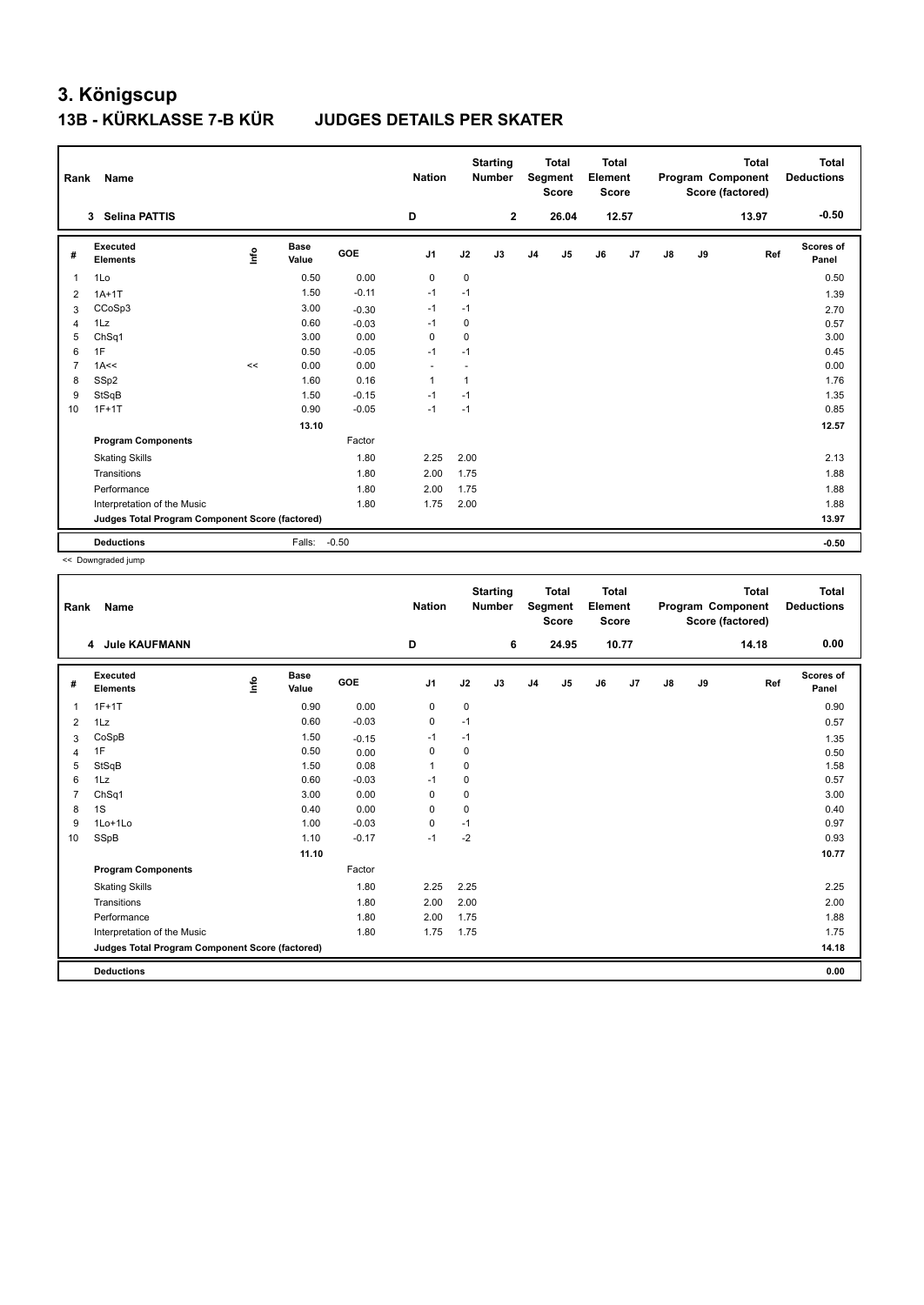|                | Rank Name                                                                      |      |                      |                 | <b>Nation</b>                  |                   | <b>Starting</b><br>Number        |                | <b>Total</b><br>Segment<br><b>Score</b>        | <b>Total</b><br>Element<br><b>Score</b> |       |               |    | <b>Total</b><br>Program Component<br>Score (factored) |     | <b>Total</b><br><b>Deductions</b> |
|----------------|--------------------------------------------------------------------------------|------|----------------------|-----------------|--------------------------------|-------------------|----------------------------------|----------------|------------------------------------------------|-----------------------------------------|-------|---------------|----|-------------------------------------------------------|-----|-----------------------------------|
|                | 5 Luke VON EHR                                                                 |      |                      |                 | D                              |                   | $\overline{7}$                   |                | 24.88                                          |                                         | 11.38 |               |    | 13.50                                                 |     | 0.00                              |
| #              | Executed<br><b>Elements</b>                                                    | lnfo | <b>Base</b><br>Value | GOE             | J1                             | J2                | J3                               | J <sub>4</sub> | J5                                             | J6                                      | J7    | $\mathsf{J}8$ | J9 |                                                       | Ref | Scores of<br>Panel                |
| $\mathbf{1}$   | 1A                                                                             |      | 1.10                 | $-0.17$         | $-1$                           | $-2$              |                                  |                |                                                |                                         |       |               |    |                                                       |     | 0.93                              |
| $\overline{2}$ | $1F+1Lo$                                                                       |      | 1.00                 | 0.00            | 0                              | $\pmb{0}$         |                                  |                |                                                |                                         |       |               |    |                                                       |     | 1.00                              |
| 3              | ChSq1                                                                          |      | 3.00                 | $-0.25$         | $-1$                           | $\mathbf 0$       |                                  |                |                                                |                                         |       |               |    |                                                       |     | 2.75                              |
| $\overline{4}$ | 1A                                                                             |      | 1.10                 | $-0.11$         | $-1$                           | $-1$              |                                  |                |                                                |                                         |       |               |    |                                                       |     | 0.99                              |
| 5              | CoSpBV                                                                         |      | 1.13                 | $-0.17$         | $-2$                           | $-1$              |                                  |                |                                                |                                         |       |               |    |                                                       |     | 0.96                              |
| 6              | StSqB                                                                          |      | 1.50                 | $-0.15$         | $-1$                           | $-1$              |                                  |                |                                                |                                         |       |               |    |                                                       |     | 1.35                              |
| $\overline{7}$ | 1Lz                                                                            |      | 0.60                 | 0.00            | $\mathbf 0$                    | $\mathbf 0$       |                                  |                |                                                |                                         |       |               |    |                                                       |     | 0.60                              |
| 8              | <b>CUSpB</b>                                                                   |      | 1.50                 | $-0.30$         | $-2$                           | $-2$              |                                  |                |                                                |                                         |       |               |    |                                                       |     | 1.20                              |
| 9              | 1Lz                                                                            |      | 0.60                 | 0.00            | 0                              | $\mathbf 0$       |                                  |                |                                                |                                         |       |               |    |                                                       |     | 0.60                              |
| 10             | $1F+1Lo$                                                                       |      | 1.00                 | 0.00            | $\mathbf 0$                    | $\mathbf 0$       |                                  |                |                                                |                                         |       |               |    |                                                       |     | 1.00                              |
|                |                                                                                |      | 12.53                |                 |                                |                   |                                  |                |                                                |                                         |       |               |    |                                                       |     | 11.38                             |
|                | <b>Program Components</b>                                                      |      |                      | Factor          |                                |                   |                                  |                |                                                |                                         |       |               |    |                                                       |     |                                   |
|                | <b>Skating Skills</b>                                                          |      |                      | 1.80            | 1.75                           | 1.75              |                                  |                |                                                |                                         |       |               |    |                                                       |     | 1.75                              |
|                | Transitions                                                                    |      |                      | 1.80            | 1.75                           | 1.75              |                                  |                |                                                |                                         |       |               |    |                                                       |     | 1.75                              |
|                | Performance                                                                    |      |                      | 1.80            | 2.00                           | 2.00              |                                  |                |                                                |                                         |       |               |    |                                                       |     | 2.00                              |
|                | Interpretation of the Music                                                    |      |                      | 1.80            | 1.75                           | 2.25              |                                  |                |                                                |                                         |       |               |    |                                                       |     | 2.00                              |
|                | Judges Total Program Component Score (factored)                                |      |                      |                 |                                |                   |                                  |                |                                                |                                         |       |               |    |                                                       |     | 13.50                             |
|                |                                                                                |      |                      |                 |                                |                   |                                  |                |                                                |                                         |       |               |    |                                                       |     |                                   |
|                | <b>Deductions</b>                                                              |      |                      |                 |                                |                   |                                  |                |                                                |                                         |       |               |    |                                                       |     | 0.00                              |
|                |                                                                                |      |                      |                 |                                |                   |                                  |                |                                                |                                         |       |               |    |                                                       |     |                                   |
| Rank           | Name                                                                           |      |                      |                 | <b>Nation</b>                  |                   | <b>Starting</b><br><b>Number</b> |                | <b>Total</b><br><b>Segment</b><br><b>Score</b> | <b>Total</b><br>Element<br>Score        |       |               |    | <b>Total</b><br>Program Component<br>Score (factored) |     | <b>Total</b><br><b>Deductions</b> |
|                | 6 Lena VOLLBRECHT                                                              |      |                      |                 | D                              |                   | 4                                |                | 23.46                                          |                                         | 9.50  |               |    | 13.96                                                 |     | 0.00                              |
| #              | Executed                                                                       |      | <b>Base</b>          | GOE             | J1                             | J2                | J3                               | J <sub>4</sub> | J5                                             | J6                                      | J7    | J8            | J9 |                                                       | Ref | Scores of                         |
|                | <b>Elements</b>                                                                | lnfo | Value                |                 |                                |                   |                                  |                |                                                |                                         |       |               |    |                                                       |     | Panel                             |
| $\mathbf{1}$   | 1Lo                                                                            |      | 0.50                 | 0.00            | $\mathbf 0$                    | $\mathbf 0$       |                                  |                |                                                |                                         |       |               |    |                                                       |     | 0.50                              |
| $\overline{2}$ | 1A                                                                             |      | 1.10                 | $-0.06$         | $\mathbf 0$                    | $-1$              |                                  |                |                                                |                                         |       |               |    |                                                       |     | 1.04                              |
| 3              | 1Lz+1Lo                                                                        |      | 1.10                 | 0.00            | $\mathbf 0$                    | $\mathbf 0$       |                                  |                |                                                |                                         |       |               |    |                                                       |     | 1.10                              |
| $\overline{4}$ | 1A                                                                             |      | 1.10                 | 0.00            | $\mathbf 0$                    | $\mathbf 0$       |                                  |                |                                                |                                         |       |               |    |                                                       |     | 1.10                              |
| 5              | 1S                                                                             |      | 0.40                 | 0.00            | 0                              | $\mathbf 0$       |                                  |                |                                                |                                         |       |               |    |                                                       |     | 0.40                              |
| 6              | $1F+1T$                                                                        |      | 0.90                 | $-0.05$         | $-1$                           | $-1$              |                                  |                |                                                |                                         |       |               |    |                                                       |     | 0.85                              |
| $\overline{7}$ | CCoSpB                                                                         |      | 1.70                 | 0.09            | $\mathbf{1}$<br>$\overline{a}$ | $\mathbf 0$<br>÷. |                                  |                |                                                |                                         |       |               |    |                                                       |     | 1.79                              |
| 8<br>9         | ChSq                                                                           |      | 0.00<br>1.50         | 0.00<br>$-0.15$ | $-1$                           | $-1$              |                                  |                |                                                |                                         |       |               |    |                                                       |     | 0.00<br>1.35                      |
| 10             | StSqB                                                                          |      | 1.30                 | 0.07            | $\mathbf 0$                    | $\mathbf{1}$      |                                  |                |                                                |                                         |       |               |    |                                                       |     | 1.37                              |
|                | SSp1                                                                           |      |                      |                 |                                |                   |                                  |                |                                                |                                         |       |               |    |                                                       |     |                                   |
|                |                                                                                |      | 9.60                 | Factor          |                                |                   |                                  |                |                                                |                                         |       |               |    |                                                       |     | 9.50                              |
|                | <b>Program Components</b>                                                      |      |                      |                 |                                |                   |                                  |                |                                                |                                         |       |               |    |                                                       |     |                                   |
|                | <b>Skating Skills</b>                                                          |      |                      | 1.80            | 2.00                           | 2.00              |                                  |                |                                                |                                         |       |               |    |                                                       |     | 2.00                              |
|                | Transitions                                                                    |      |                      | 1.80            | 2.00                           | 2.00              |                                  |                |                                                |                                         |       |               |    |                                                       |     | 2.00                              |
|                | Performance                                                                    |      |                      | 1.80            | 2.00                           | 1.75              |                                  |                |                                                |                                         |       |               |    |                                                       |     | 1.88                              |
|                | Interpretation of the Music<br>Judges Total Program Component Score (factored) |      |                      | 1.80            | 1.75                           | 2.00              |                                  |                |                                                |                                         |       |               |    |                                                       |     | 1.88<br>13.96                     |

**Deductions 0.00**